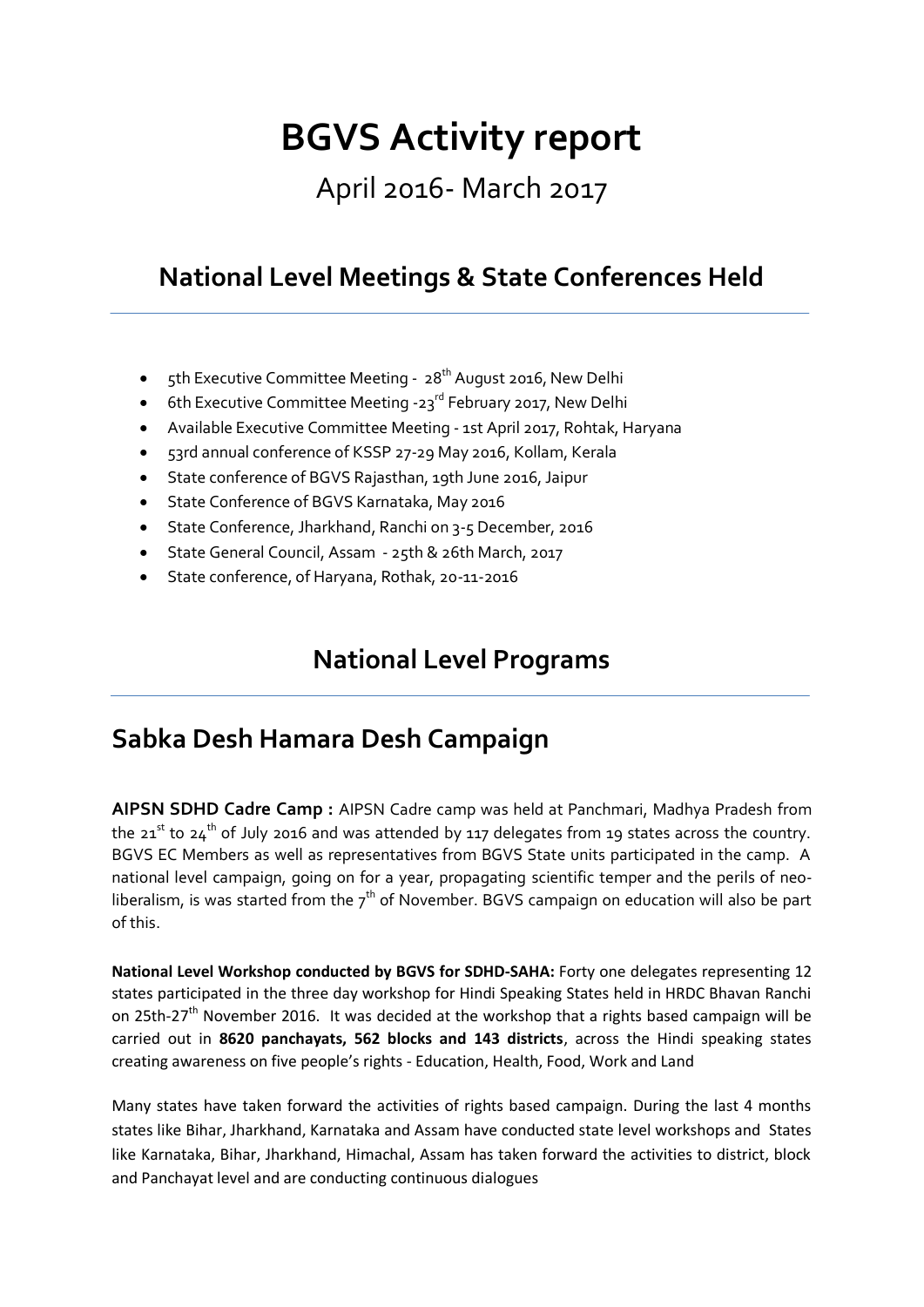# **Youth Programs**

A youth Exchange program was conducted in Mayyil in Kannur district of Kerala from the 26<sup>th</sup> – 29<sup>th</sup> January 2017. 117 representatives from Himachal Pradesh, Haryana, Tamil Nadu, Karnataka, Pondycherry, Maharashtra, Bihar, Jharkhand, Andhra Pradesh and Telangana participated in the Exchange Program. In addition nearly 100 Young men and women from Kerala participated in the meeting. The program decided to conduct a brainstorming workshop of representatives from each state, with two male and two female participants below 30

A national workshop to develop leadership for tomorrow was conducted in Rohtak, Haryana on the 1st and 2nd of April 2017. 55 Participants from 15 states participated in the program. The delegates participated in Group discussions on conceptual ideas, Cultural activities, Screening of short films followed by discussions, Expert speak on Scientific Temper and they prepared state specific action plans for the next 3 months. The workshop decided to hold a Youth Meet, with 10 delegates, including 5 females from each state

# **Jan Vachan Abhiyan & Book Selling in Bihar**

As a step, to help the neo-literates, we need to cultivate a culture of book reading. Towards this end 'Jan Vachan Abhiyan' (Book Reading Campaign) is carried out in Bihar. Considering the occasion of 100 years of Gandhiji's Champaran struggle, A 'Pustak Dastak Abhiyan' starting on Gandhi Jayanti (2nd Oct) and going on till Jawaharlal Nehru's Birthday (14th Nov) was organised. A mobile book shop from NBT, with BGVS books, travelled through all the panchayats during this period. On 14th November, programs were organised in all the panchayats, to propagate the idea of book reading.

Jan Vachan Workshop was held in Manpur, Gaya on 13-14 November 2016. From the national Center KK Krishna Kumar, Jai Somanathan and Kashinath Chatterjee participated in the workshop. Delegates from 19 districts participated in the workshop. Jan Vachan & Library movement will be carried out in 17 districts, 183 blocks and 2337 Panchayats.

We got the opportunity to deliver books to Lok Siksha Kendras in all 8439 panchayats in Bihar. We have sent book to 20 districts. Books worth Rs. 72 Lakhs were sold the campaign has been going on strong and the sale of books is going forward. In Jharkhand we got order from palamu-district saksharata Samiti of rupees 4 lakhs. BGVS Books Exhibition on GandhiJi was held on April 5-6 in Bihar during the Champaran Shadbati.

# **Jan Siksha Sabha**

A workshop on Jan Siksha sabha was held on the  $28<sup>th</sup>$  and  $29<sup>th</sup>$  of May, at GVSA Office Assam. RTE & Education, Health, Right to work, Right to food security were discussed and it was decided that in 12 GPs of 9 district Jan Siksha Sabhas will be held and discussion will be held on Education and Health. Jan Siksha sabhas were held in all the 12GPs that were planned.

# **25 years of literacy Campaign**

In 4 districts of Bihar(Madhepura, Mujaparpur, Madhubani, Vaishali) and 2 districts of Jharkhand ( Dhanbad, Palam) we have started meeting with literacy activists.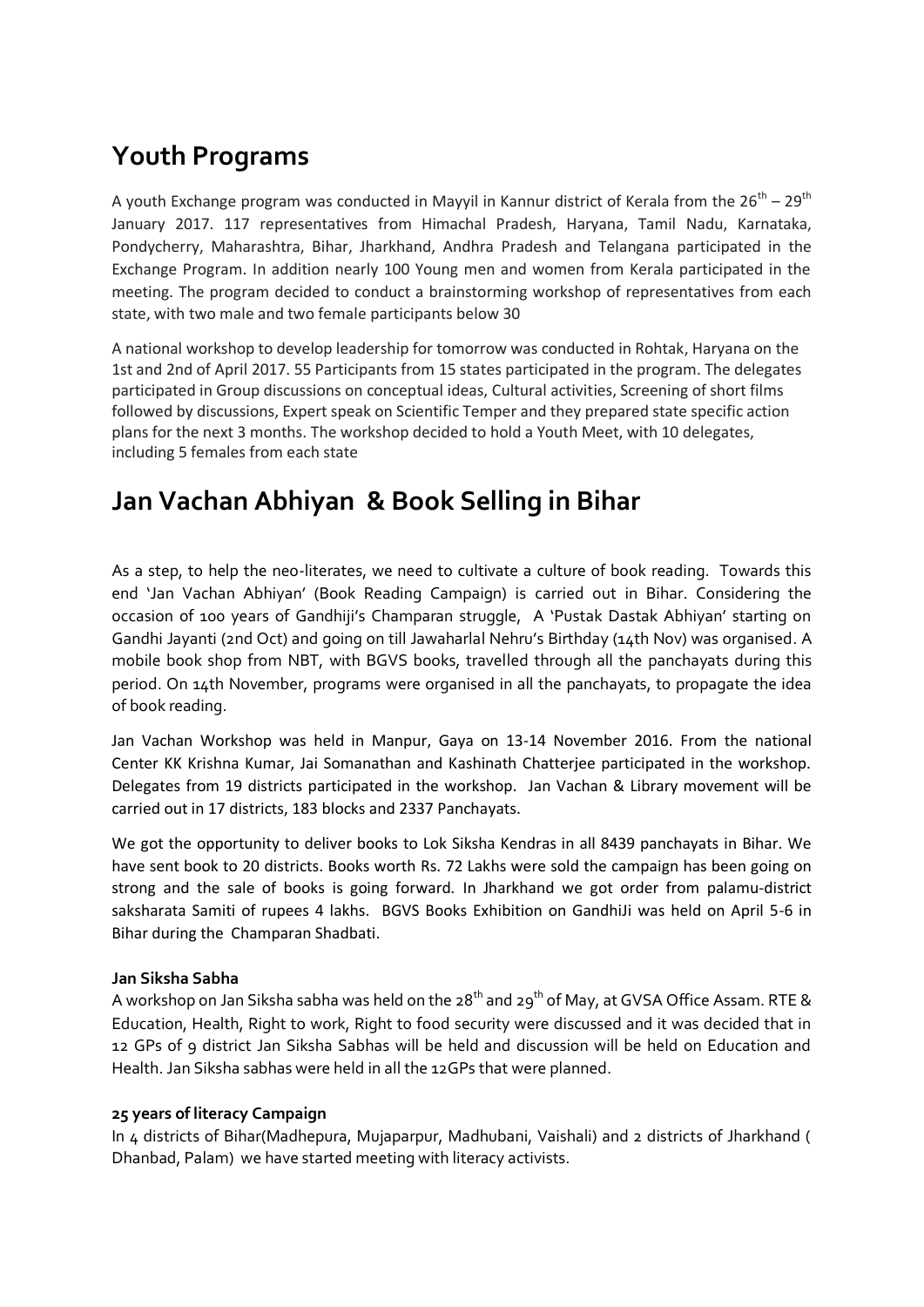# **Samatha and Social Justice Workshop:, Hampi**

A total of 60 persons, from across 17 states participated in the Samatha and social justice workshop held in Hampi on June 9th -12th 2016. It was decided at the workshop to hold State level workshops in all states.

# **Visit by BGVS National Level Activists to Southern States**

BGVS team from Delhi comprising Dr K N Chatterjee and Mr Jai Somanathan visited the southern states of Tamil Nadu, Karnataka, Pondicherry, Andhra Pradesh and Telingana. They got a firsthand observation of the activities happening in these states. They noticed that every state is doing specific programs with common thrust on Promoting Scientific Temper. Few of the activities including MALAR (Kanyakumari district, TN) Human Chain to highlight the issues that led to the suicide of Rohit Vemmula (Virudhunagar district, TN) and Cleanliness campaign in Challapalli (Krishna district, AP) were found to be quite inspiring. Similar programs, to promote scientific temper needs to be given more thrust in Northern states. Volunteer exchange programs, in which the women and youth from Hindi belt and Non-Hindi belt participate, need to be planned and organized, to allow cultural interaction and sharing of experience and activities.

# **Programs in alliance with other organizations**

- Alliance for Early Childhood Development. A Concept paper for the alliance has been circulated to all partners for consultation.
- BGVS continues its partnership with the Right to food campaign. The sixth national convention on Right to Food was held in Ranchi, from the 23rd to 25th of September 2016. A total of 1890 delegates from various organizations and 17 states participated in the convention. BGVS participation in 6th Right to Food National convention saw 700 activists attending massive rally and 160 delegates from 6 states (Assam, HP, Bihar, Orissa, Rajasthan, Jharkhand) attending 3 days convention, These delegates attended 30 plus parallel session on different issues related to Food, work, health and nutrition. A book exhibition was also organized.
- BGVS Participated in Peoples parliament for development, held in Tata Institute of Social Sciences, Mumbai, organised by AIBOC. 30 Participants from various states had participated. Following this, BGVS participated in different programs organised by AIBOC. People's parliament highlights the perils of destroying public sector and look at options for alternative development.
- One day Seminar and consultation on New Education Policy was held in JNU in collaboration with National Coalition for Education.
- SAMATA Workshop: A samata workshop was organized on 26.03.17 at Orssa State center of BGVS in which 30 participant from Odisha, Bihar, Jharkhand participated in the workshop. A detail stock taking of samata program was made, after discussion a plan of action plan was made for the respective states for activate the samata activities of the state.

# **Projects**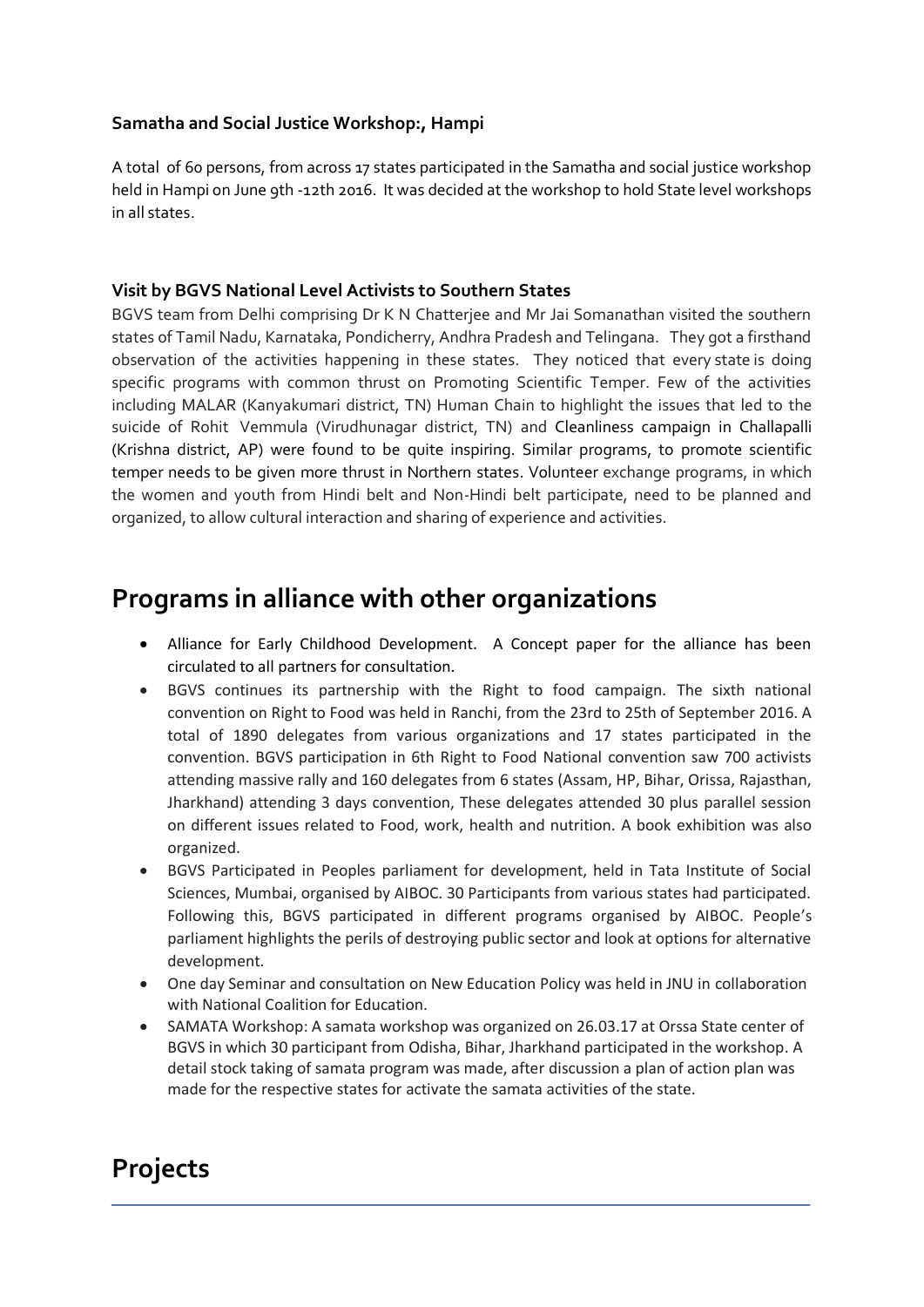# **Bal Mela in Tribal Areas**

Projects for conducting Bal Vigyan Melas, with support from Vigyan Prasar was taken up in States like Jharkhand, Uttarakhand, Himachal and Rajasthan.

A 4 day national workshop for the National level resource group of 'Bal Melas in Tribal Areas' was held at New Delhi from 16-11-2016 to 19-11- 2016. 23 Participants from various states attended the workshop, conducted by the team lead by Anshumala Gupta

Teacher/Resource Person training workshops were organised in Jharkhand, Himachal and Rajasthan. Emphasis was given in the teacher training workshops, to improve the science teaching in the classroom, through Hands on activities and Role-plays on various concepts that are part of the curriculum. Melas were conducted in 11 Schools.

# **Back to School Program**

A video of the back to school program was made by a group of Students. They visited the districts of Madhepura and Saharsha in Bihar for the purpose. Dr Madan Sarkar submitted a report on the program as an external auditor.

# **Social Justice Project, Sehore**

Programs like Van Bachao, Van Badao Campaign on the eve of world Environment Day was held. Though the project officially winds up in August, we plan to train resource persons who can be further trainers. A' Spread Law' program is also planned. The BGVS Kalajatha Team performed at the World book fair in New Delhi, being invited by UNDP.

# **Science Education Project, Tripura**

Trainings including 3 Day training of Secondary school science teachers: June 28-30, 2016, 3 day training of Primary school teacher of science: July 2-4, 2016, 7 Day training of Master resource Persons & Exposure visit: July 25-August 2, 2016, Bhopal were held. So far 33 Learning centers are opened, and science festivals were conducted in 40 schools and more than 20 door to door campaigns were organized. The results of the baseline assessment were consolidated and shared. A review meeting was held with the Tata Trusts and with the Government of Tripura and the initial feedback is positive, though some concerns were raised by the government. A resource group is developing in Kolkatta, as a result of activities in Tripura – Dr Avijit Majumdar, Dr Asim Choudary, Dr Nandita Choudary, Ms Sheila Mujumdar, Mr Ashit Choudary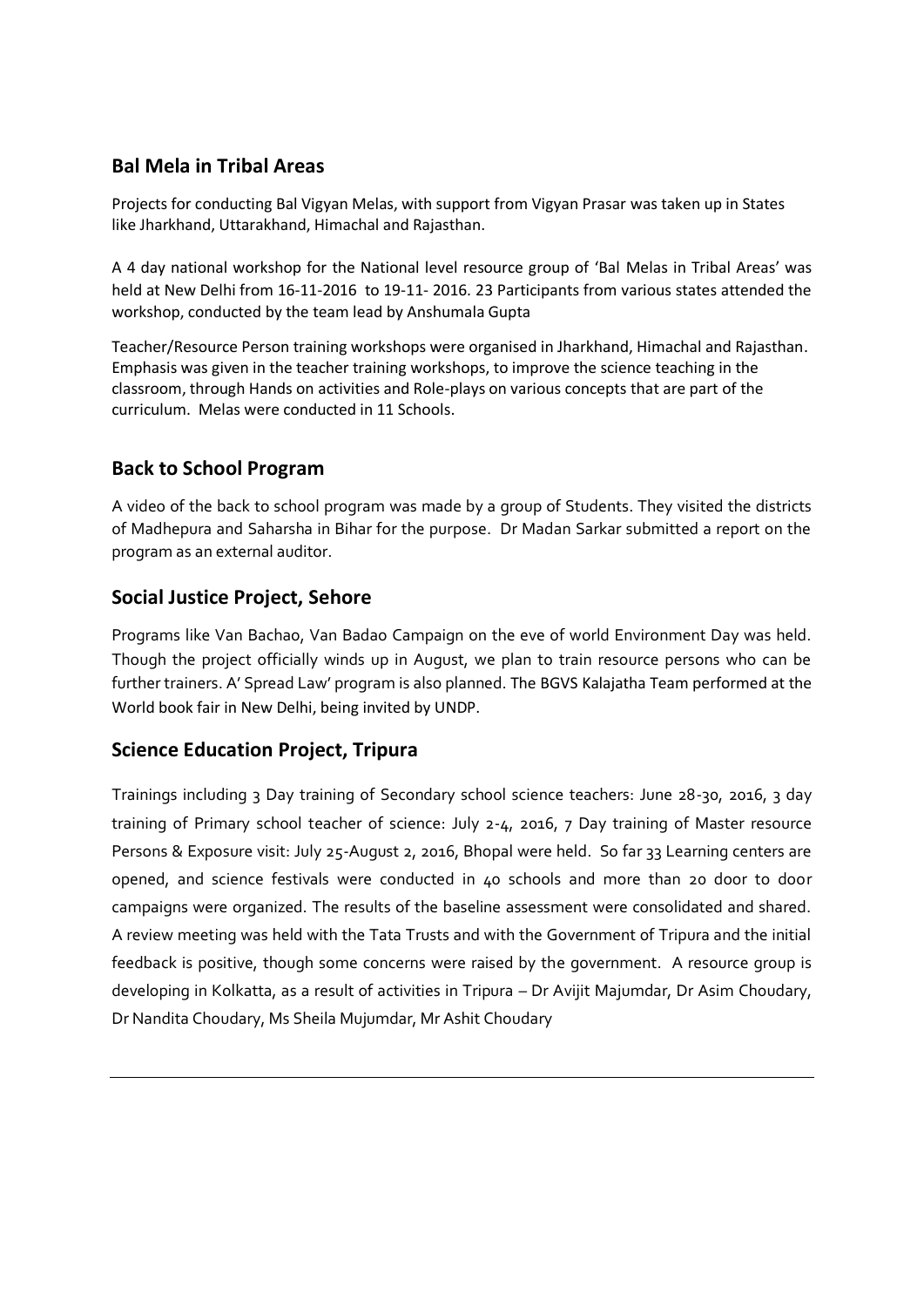# **1. Assam**

GVS Assam is working in 18 districts out of 35 districts of Assam, covering 42 Blocks and 165 Panchayats in Assam. We have 400 life member and 2000 general members.

# **Pre Primary Teachers Training**:

- GVSA has been profoundly involved in imparting teachers training in different institutions across the state since 1996. Two pre-primary teachers 9-day training programme was carried out by GVSA in Assam Jatiya Vidyalaya, Noonmati, Guwahati, from 14th - 22nd July, 2016 and from 13th - 21st December, 2016. In addition to this, another training was held in the Nagaon District from 26th-30th December, 2016. The participants paid Rs. 2000/-(Two Thousand) as training fee to the samiti.
- A meeting was organised at for a thorough discussion and scrutiny of the handbooks published that were distributed during the teachers training programmes. A discussion on further changes to be incorporated was also taken under consideration.

# **Children's Activities**

- Book Reading Competition, 2016: To encourage the spirit of learning, book reading competitions were organised on the 6th of November, 2016 among children from 6th to 10<sup>th</sup> standard. A total of 726 children across 21 centres participated. Prizes, books and certificates were distributed to the winners. The participants paid Rs. 100/- (One Hundred) as participation fees
- A team of qualified personals imparted training in the areas of science, mathematics, innovation, origami, art and music and environment at training programme organised for the resource persons A handbook published by Gyan Vigyan Samiti and edited by Sri Munin Kakati called 'Shikshar Ananda Utsav Hathputhi' was inaugurated
- The 15th Children's Science festival, 2016 was held from 20th-23rd December, 2016 at Pathsala. Nearly 400 children and 35 resource persons. In addition to 7 different corners, various book stalls,cultural events, yoga sessions, discussions and exhibitions also formed a part of the festival. The concluding day witnessed a Roadshow and price Distributions
- A 4 days district level Children Science Festival was held on 2- 5 February, 2017 at Goalpara district. Total 450 Children were participated in the festival. GVS Assam provided only academic support of the programme. The local samiti mobilized the resource.

# **Campaigns**:

 GVSA organized Jan Shiksha Sabha on 28th & 29th May, 2016 at the office premises of GVSA. Mr. H. Kr. Nath, General Secretary, GVSA explained the details of the Jan Shiksha Sabha in the Training. The contents of the training were a) RTE & Education b) Health c)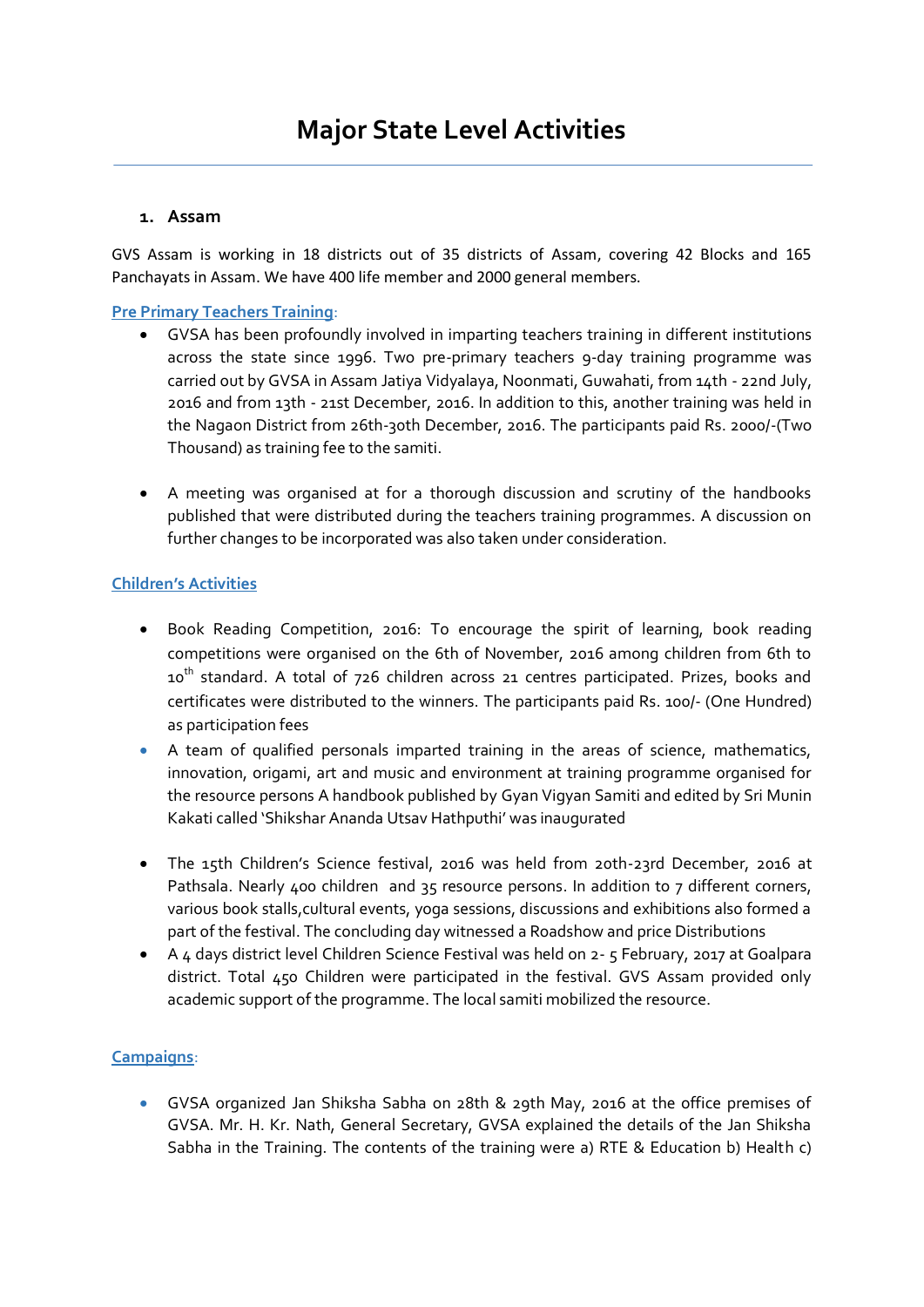Right to Work and d) Right to food security act. 25 participants from 9 districts of Assam were participated in the training

- Jan Shikshan Abhyan: The focus of the abhiyan in Assam was four fold Right to education, right to health, right to food and right to work The main objective was to bring about people's participation and involvement of local organisations into a common platform. This programme was started across 12 Panchayats as a pilot programme.
- A state level workshop was also held at Guwahati in Bamunimaidan. Agriculture, farmer issues and aspects of food security were discussed at a programme
- On the 12th of July, 2016, a meeting was organised at Ambari which included members representing various panchayats and blocks where aspects such as creating awareness, health, social development and also the future agenda was discussed.
- The plans and programmes of the Jan Siksha Abhiyan were comprehensively discussed by the different zila samitis of Kamrup, Darrang, Golaghat, Lahowal, Raha, Sipajhar, Moirabari, Barpeta and Goalpara and the activities were taken forward
- 26th March, 2017: A seminar was organized on Sabka Desh Hamara Desh.

# **Publications & Sale of Books**:

- Gyan Vigyan 'Barta', the neo-literate newspaper, one of the earliest of its kind, first published in 1990 still continues to be published. At present Sri Munin Kakati is the honorary editor of Barta. The newspaper now publishes columns not only featuring content for neoliterates but also for students, children and women.
- The various publications by GVSA for the current year are detailed as follows:
	- o Shikshar Ananda Utsav Hathputhi ( A handbook)
	- o Purno Xoisob Xikhaar Abhibhabok aru Xikhoyitrir Hathputhi. (Reprint)
	- o Chitra Okar Koushal (Reprint)
	- o A 5-year Comprehensive Annual volume (2009-2014)
- GVSA installed various stalls for the sale of books and publications by the organisation for children at the Children's Science Conference, 2016 held at Nityananda High School in Barpeta District. Books were also distributed among the winners to encourage the spirit of learning and intellectual maturity from an early age.

**Krishi Karmashala**: A one-day workshop on agriculture was held as a part of the Children's Science Festival on the 21st of December, 2016 at Nityananda Pathshala,under the Bojali block of the Barpeta District. The issues faced by farmers and problems were discussed along with plans to address them.

**Energy/Fuel Conservation Cycle Xubhajatra**: A cycle 'xubhajatra' and awareness session was organised by Gyan Vigyan Samiti on the 14th of February in Sipajhar and Mirza under the collaboration of Ministry of Petroleum and Natural Gas, Government of India and 'Science for India's Development' Initiative. The objective of this programme was to identify methods and ways of conservation of energy by switching over to energy efficient means of transport.

**Summary of other activities by the District/Block level committees:**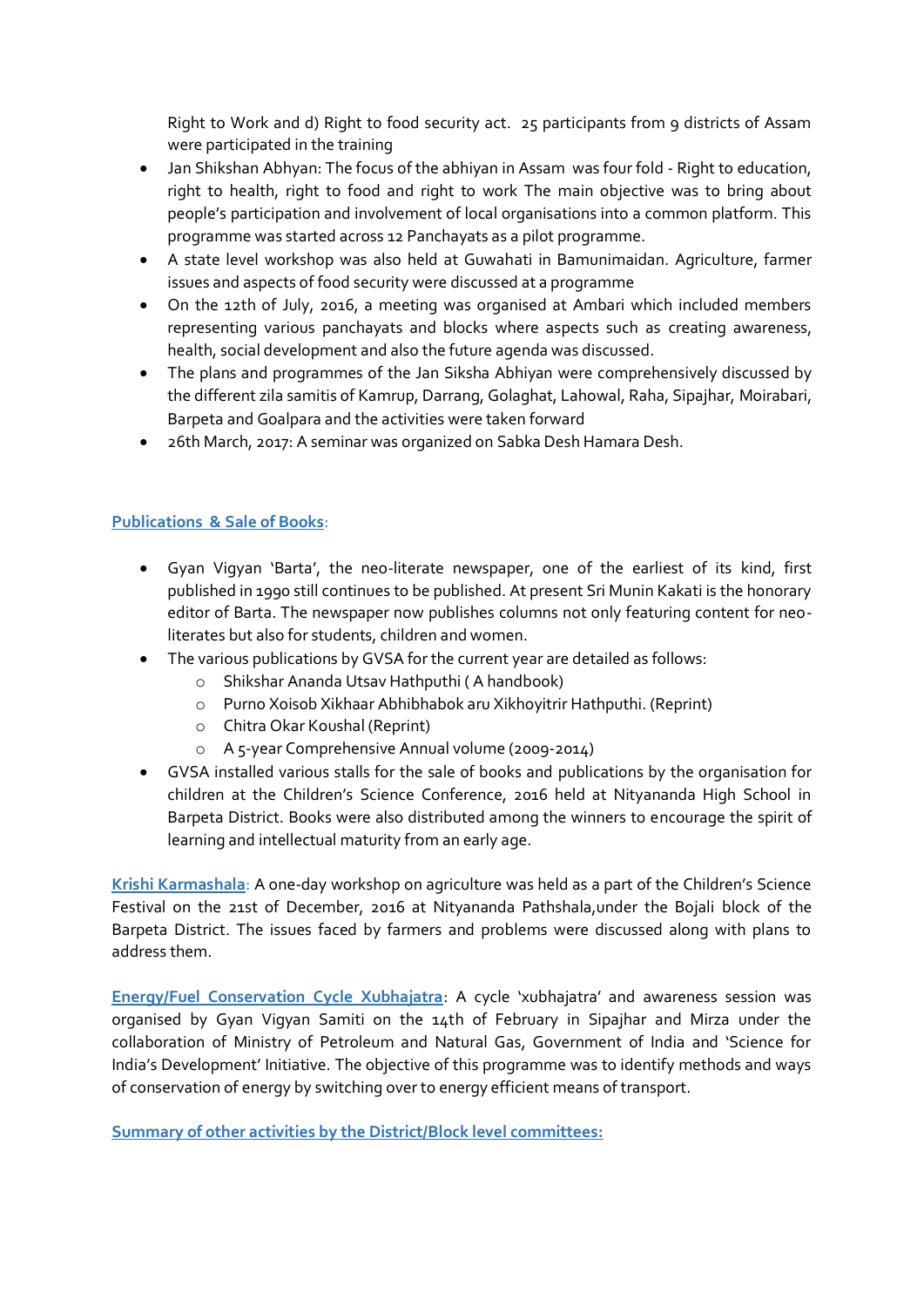- World Environment Day 5th June, 2016: Sipajhar, Moirabari, Kamrup(Rural), Goalpara, Raha, Golaghat. Activities: Conducted awareness camps for conservation and protection of environment.
- The National Science Day was held in two districts of Sipajhar and Golaghat on the 28th of February, 2016. In line with the theme of the day, various programmes were organised for students which included art competitions, open quizzes, etc.
- International Women's Day, 6th March, 2016: Goalpara.
- GVSA Foundation Day, 28th July,2016: Sipajhar, Moirabari, Kamrup(Rural), Goalpara, Raha, Golaghat, Lahowal, Darrang districts.
- 25th & 26th March, 2017: General Council Meeting of GVSA was held at Guwahati. Along with outlining the day-to-day activities of the organisation, the action plan and agenda for the current year and the year ahead were discussed by members of the district committees, blocks as well as members of the Panchayat committees.

**Membership Registration**: Currently there are around 286 life members in GVSA.The membership registration fees for both life and general members are deposited timely in the organisations' account.

# 2. **Bihar**

- Siksha Divas Celebration: Bihar Government celebrates the birthday of our freedom fighter Maulana Abdhul Kalam Azad as Siksha Divas. K K Krishnakumar was the Chief Guest at the function this year.
- Jan Vachan & Book Selling: Meetings were held in various districts and blocks to promote Jan Vachan and Book selling.
- Anti Arrack Human Chain: An anti arrack human chain comprising of 3 crore people was organized by Bihar government. BGVS spearheaded the campaign in 22 districts, prepared and distributed leaflets. BGVS Volunteers in lakhs participated in the human chain
- Seminar at Patna Book Fair: BGVS Bihar organized a seminar at Patna Book Fair. Theme of the seminar was 'ASER ka Asar' –Impact of the ASER report from Pratham. The seminar critically analyzed the ASER report and questioned the agenda behind the report

# 3. **Haryana**

- A peoples Education assembly was conducted at Rothak, Haryana on the 21st of August, 2016 by Haryana Gyan Vigyan Samithi, Haryana Vidyala Adhyapak Sangh and Retired Karmachari Sangh. Many organizations representing youth, women, Dalits, trade unions and farmers participated in the Assembly and expressed solidarity. The meeting was attended by nearly 1000 persons. A declaration on People's Right to Education was presented by Dr Pramod Gouri, BGVS Secretary, and was unanimously passed by the Assembly. A Jan Siksha Adhikar Manch was formed.
- State conference was held at Rothak in Haryana on 20-11-2016. 140 delegates from 12 districts of Haryana participated in the conference.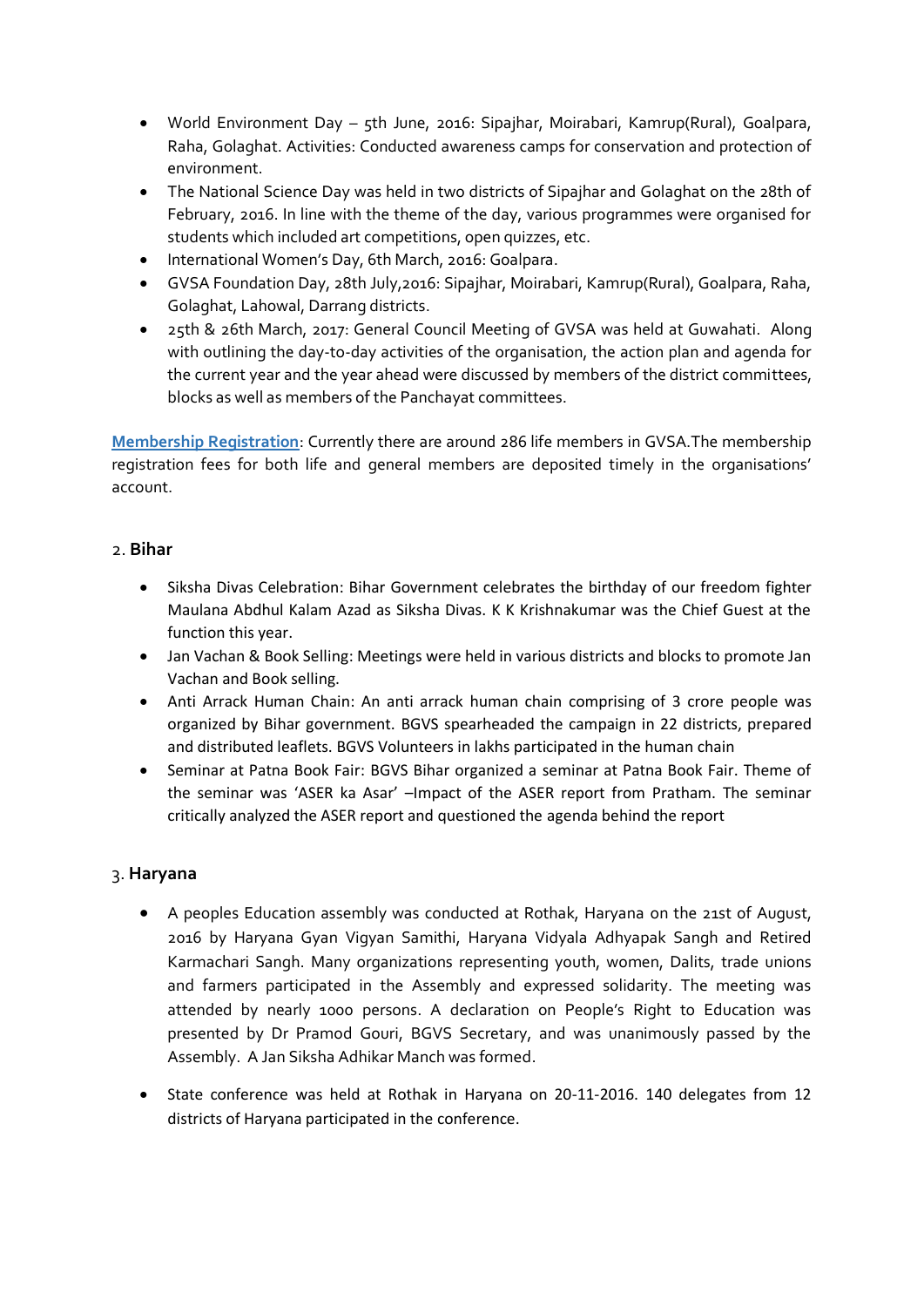- On 11-12th February, a cadre workshop was held on 'Sabka Desh, Humara Desh' campaign. A three day workshop for 13 states was held on Leadership Development among Youth in the month of March.
- One day state level meet for youth was held in April, 2017.
- One day meet of advisory committee of SDHD was held in April, 2017. The committee consists of retired IAS officers, Vice Chancellors, Professors, Doctors, Lawyers, Teachers, and Activists.
- Two day workshop for 40 selected young women and men who will lead the young entrants to GVM in various districts of Haryana was held in May.
- On June 4th, State level Mushaira (Gazal Singing) was held and a book was released as a publication of HGVS. 400 copies have been sold so far.
- State level conference of HVM, another outfit of GVM was held on June 20th. 100 sets of books in English published by AIPSN for SDHD have been sold during last 6 months.
- 4 executive committee meetings and 8 secretariat meetings of HGVS have been organised during the last 6 months period.

# **4. Himachal Pradesh**

 A Padayatra covering 5 districts- Mandi, Chemba, Shimla, Sholan, Shimuhur – was conducted, highlighting five basic rights of the people.

#### **Participation in Exhibitions:**

The organization also participated in India International Science Festival (IISF) and Unnat Bharat exhibition at New Delhi from 9-12 Dec, 2016 and displayed its activities in the exhibition on this occasion.

#### **Sabka Desh Hamara Desh:**

Formed a district level organizing committee in November 2016, in which writers, scientists, social scientists and intellectuals participated and distributed literature and booklets and further involved with HGVS Mandi unit in taking this programme at mass level in Mandi district.

#### 5. **Jarkhand**

#### **MNREGA & Right to Work**

- A three days orientation cum exposure training programme of PRI Members on Effective Implementation of MGNREGS was organized at Kodarma on July 26-28 2016. About 57 PRI Members took part in the Training, First day was devoted to theoretical discussions and debated and field visit was organized in next two days. The whole programme was conducted under the Chairmanship of expert resource person Mr. T Gangadharan Ex-General Secretary of AIPSN.
- CFT Project Execution: Second year's programme activities of the three year CFT project sponsored by the Ministry of Rural Development, Government of Jharkhand, were successfully executed during the reporting year. The CFT project aimed at facilitating the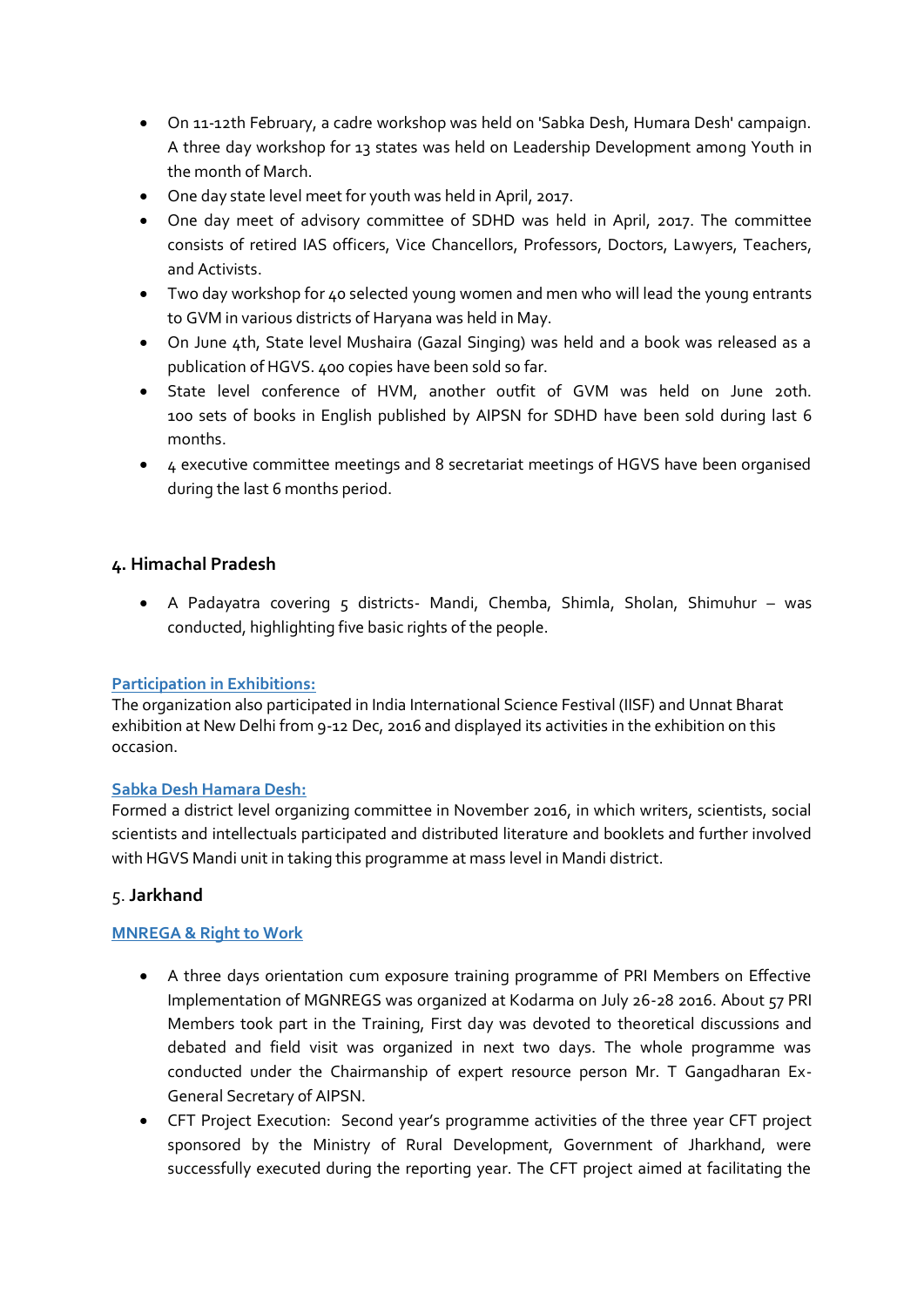rural development programmes under MNREGS in 28 GPs of Topchanchi block under Dhanbad district of Jharkhand.

 In 10 districts of Jharkhand, GVS Jharkhand is carrying out Kaam Mango Abhiyan, sensitizing community and creating demand for work under MNREGA.

#### **Self Help Groups**

 Formation and Strengthening of SHGs: Under NABARD, RO Jharkhand supported three years SHPI programme, 1142 SHGs and 18 Kisan Clubs were formed by the end of this financial year i.e. till 31.03.2017 in 6 blocks of Kodarma district. Of the total SHGs 135 SHGs were liked with bank credit for taking up entrepreneurial activities.

#### **Literacy**

- Sakshar Bharat Progrmme: In continuation of strengthening literacy movement in GVSJ, intensive programmes were conducted throughout the reporting year in 600 GPs of Dhanbad, Palamau and Latehar districts. The BGVS workers and volunteers took a leading role in executing the Sakshar Bharat programme in most of the districts of Jharkhand.
- Sakshar Bharat Prerak training was conducted by BGVS in three districts Palamu, Lathehar, dhanbad and four blocks of Bhokaro.

#### **Sabka Desh Hamara Desh**

- National Workshop on Sabka Desh Hamara Desh: A two day National Workshop on Sabka Desh Hamara Desh was organized by GVSJ at the auditorium of HRDC, GEL Church Complex, Ranchi on 25th-27<sup>th</sup> November 2016. Thirty nine participants from 9 states took part in the Workshop, The Workshop deliberated on vital social issues like National Integration, Community Cohesion, Livelihood and Food Security, Health and Education for all, etc. The Workshop decided to spread the message in all the stated of the country by organizing such programme at state/district/block/GP levels.
- State Level Workshop on Sabka Desh Hamara Desh: A two day State level Workshop on Sabka Desh Hamara Desh was organized by GVSJ at Peterwar (Bokaro district) Block Hadquarters on 1-3 March, 2017. The Workshop was attended by 84 (57 males and 27 females) representatives from 12 districts of Jharkhand, viz, Latehar, Palamu, Kodarma, Bokaro, Chatra, Ranchi, Sahibganj, Dumka, Giridih, Dhanbad, Godda and East Singhbhum. The Workshop deliberated on vital social issues like National Integration, Community Cohesion, Livelihood and Food Security, Health and Education for all, etc. The Workshop decided to spread the message in all the message of BGVS by organizing such programme at grassroots level.
- District Level Follow Up Workshop: After the above mentioned State level Workshop, follow up workshops were organized at various locations in the districts of Kodarma, Dhanbad, Bokaro, Palamu and Latehar. The Workshops were attended by hundreds of BGVS workers and volunteers in those respective districts and pledged oaths to protect the integrity and diversity of Indian society by all means.

#### **Children's science festival**

 A week long programme of science teacher's orientation training for organizing Science Festival for tribal children reading in upper primary and high schools was organized at Zila School Dumka on 3-5, January, 2017. Fifty science teachers (42 males and 8 females) from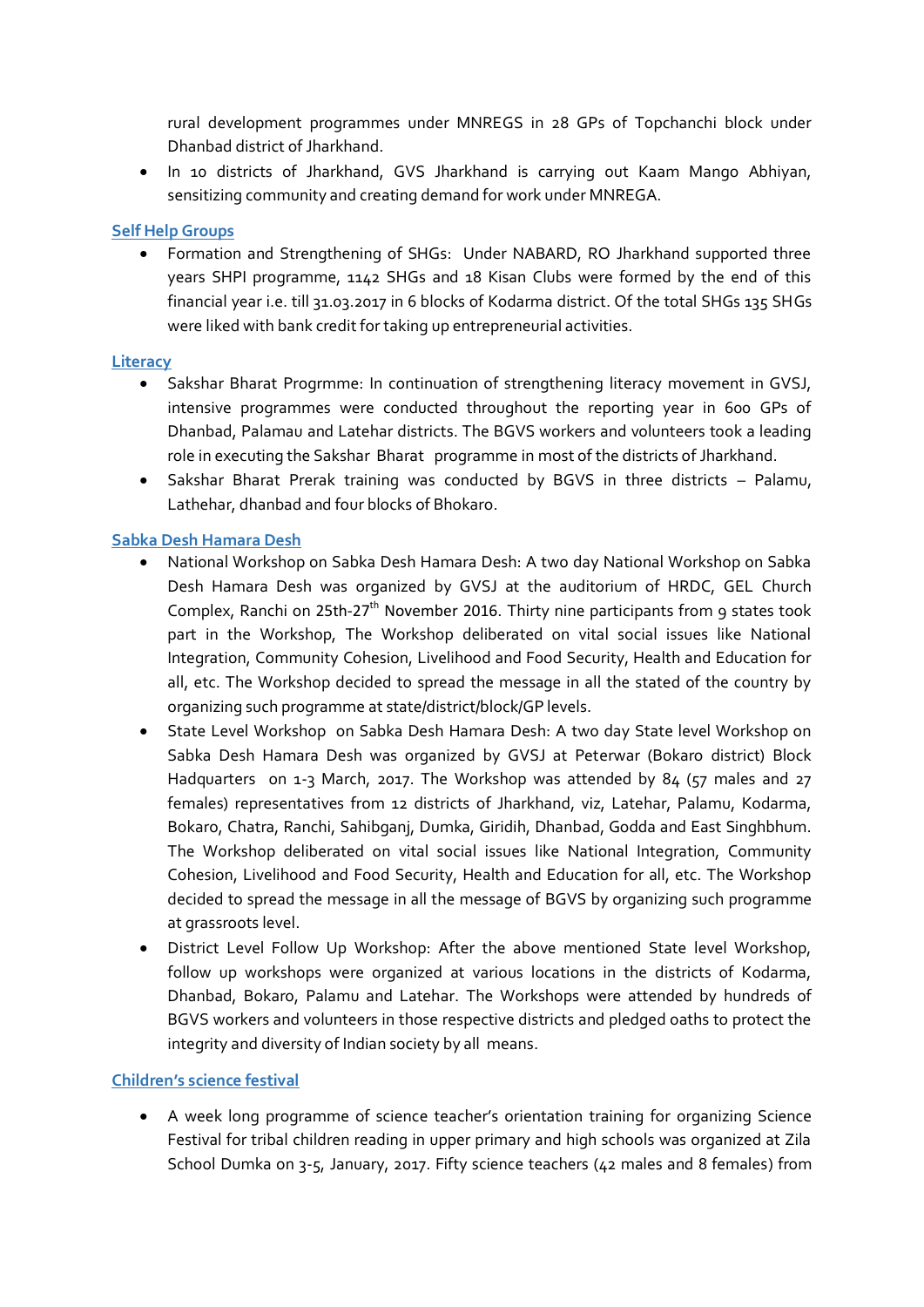various schools participated in the training. The Training focussed on joyful learning practices and learning through doing, with discussions that correlate the activity and concept

 Vigyan Prasar (Government of India) sponsored Bal Mela Programme: Science festival were conducted in five schools on March 6-7, 2017. About 600 tribal children (60% of them were girls) took active part in the festival.

#### **PRI Strengthening**

Awareness Generation Programme on PRI: A week long training of Kala Jattha team of 24 members (19 males and 5 females) was organized in Ranchi on 20-26 March, 2017. The purpose of the training was to organize cultural shows in five GPs from one selected block each in the districts of Latehar Simdega West Singhbhum, Deoghar and Ramgarh so as to sensitize the PRI members of those GPs for setting up Model Village Sthayee samiti. The trained members organized cultural shows highlighting the above said issue on 26-31 March, 2017. The cultural activities performed by the artist team members helped generate enabling social environment for strengthening the PRIs in those respective GPS.

#### 6. **Karnataka**

In May 2016 state conference was organised and the conference elected Shri Jai Kumar as State Secretary.

#### **Children's science festival**

A State level Children's science festival was held on January 23rd - 25th 2017, About 500 high school students and 120 teachers participated in the festival which was held on guest-host model. The festival was inaugurated by well known Award winning children litterateur Na D'Souza. About 12 corners including Origamy, Kirigomy, Science experiments, Simple maths, chemistry corner, theatre, etc were organized. About 20 exhibitions counters in which students exhibited their prowess in science was also organized. In the concluding ceremony, Kendra Sahitya Academy award winner Bolwar Mohammad Kunhi delivered a speech. Jai Somanathan From National Center Participated in the festival

#### **Camps & Trainings**

- A state level study camp was organized in Oct 15-17 2016 in Dharwad in which about 60 delegates participated. As a follow up of this, 2 more regional level study camps for 2 days for the science activists have been planned, one in Raichur for North Karnataka and another one in Mandya for Southern Karnataka.
- 1 day Social Media workshop was organized in Hasana.
- 2 day state level cadre camp of BGVS was conducted. KK Krishnakumar participated on behalf of the national center.
- A Teachers Festival was held in Dharwad on 25-26 July and was attended by 700 participants. A meeting of the state EC is planned on  $21<sup>st</sup>$  August in Bangalore.

#### **Campaigns**:

A free software movement is going on in 50 Panchayats of Raichur District.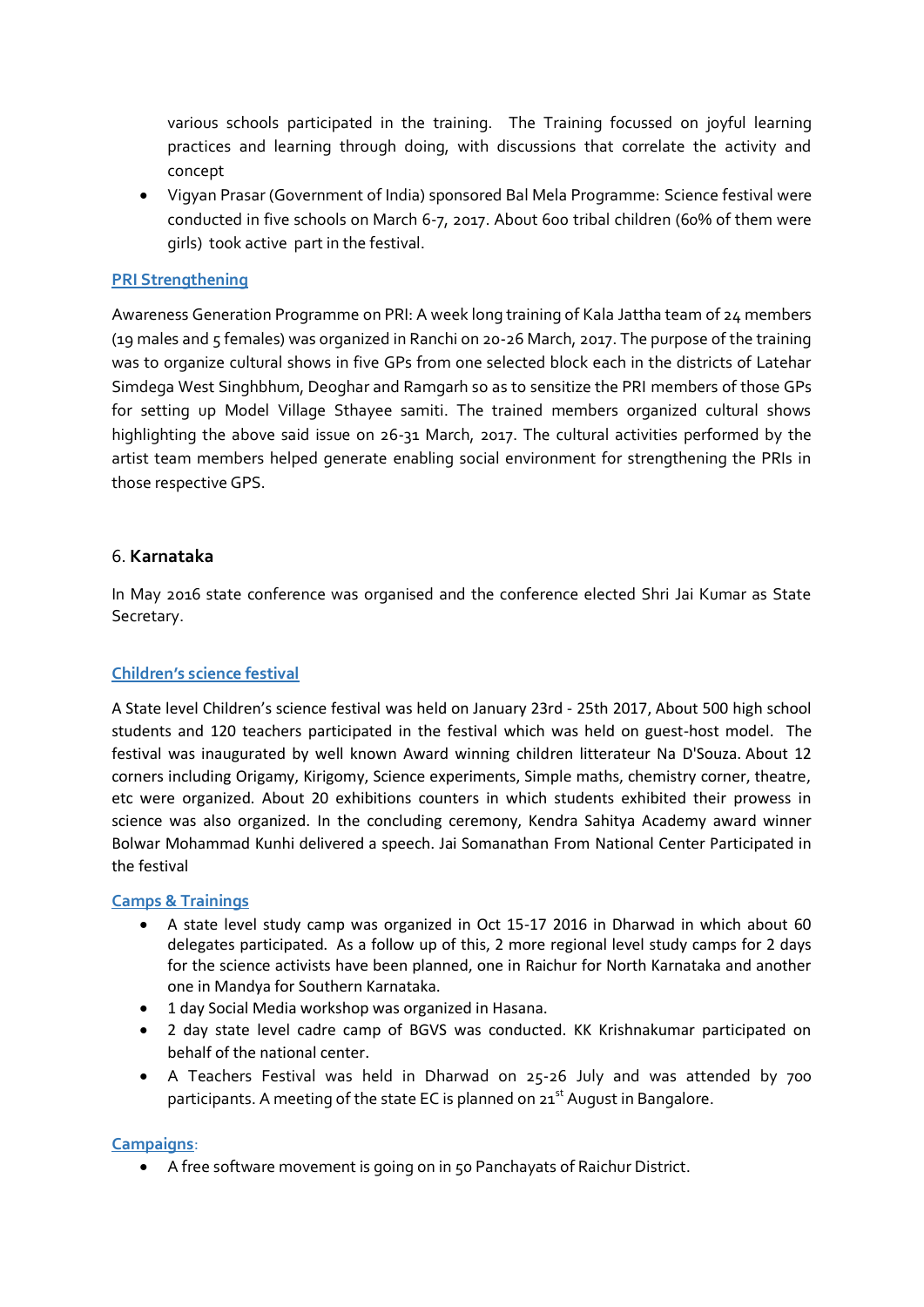- BGVS Karnataka has already launched the SDHD campaign in the state. Inaugural session was done in IISc. This was followed by a seminar on "Science and Rationality & New Education Policy in the context of deteriorating Public education system" in Bengaluru on Jan. 21st 2017. The campaign is persued on following 3 important issues:
	- o Campaign to demand for Anti-superstitious bill in the background of killing of Prof MM Kalaburgi.
	- $\circ$  Campaign on Food security and malnutrition with an emphasis on, in the districts where hunger deaths and malnutrition have been reported.
	- o Campaign on strengthening of Public education system in the backdrop of closure of govt schools in Karnataka.

# **7. Kerala**

53rd annual conference of KSSP was organized at District Panchayath Auditorium at Kollam, South Kerala during 27-29 May 2016. A total of 437 delegates participated in the three day conference, including 93 women. Elections of the new office bearers were conducted and Mr. K. Gopinathan was elected as the new treasurer while Dr. K.P. Aravindan and Mr. P. Muraleedharan continue as President and General Secretary, respectively. A notable decision is that at all organizational levels of KSSP women should comprise atleast 25% of the committees.

# **Organisation**

One day special Executive Committee held on Oct 2, to discuss organisational matters only. The discussion was focused on Ideological and Organisational issues. It was decided to conduct a state level camp for further discussion on ideological issues and two day Dist level camps to identify organisational issues. Dist level camps were conducted in all dist on Oct 29-30 with good participation. State level camp was on Dec 17-18 with a participation of 99 senior activists. The discussion helped to recharge the whole organisation.

#### **Education**

- 1. Conducted two day camp at Aluva for preparing material for Dialogue on Education. After that dist level meetings were planned for dist level training. In many places dialogue were conducted as a follow up.
- 2. Conducted state level workshop on Higher Education.
- 3. Completed Children's Science Congress from School level to Block level. Dist level Program is going on. (Vijnanothsavam) This year's theme for vijnanothsavam is *Amazing World of Microbes*.
- 4. The culmination programme at State level will be on April 20-22 at Calicut University.

#### **Gender**

- 1. Prepared a module for conducting gender equality gatherings (THULYATHA SAMGAMANGAL) in connection with unit conferences.
- 2. Local Self Govt Institutions are preparing their five year plan. KSSP developed an idea of Women and Child Friendly Panchayath. We are trying to incorporate this idea to the LSG plan. Dist level workshops are in progress to train activists for developing strategies in this area.
- 3. Submitted a detailed memorandum to the State Planning Board, on Women Component Plan to be included in the handbook for LSG planning.

#### **Environment**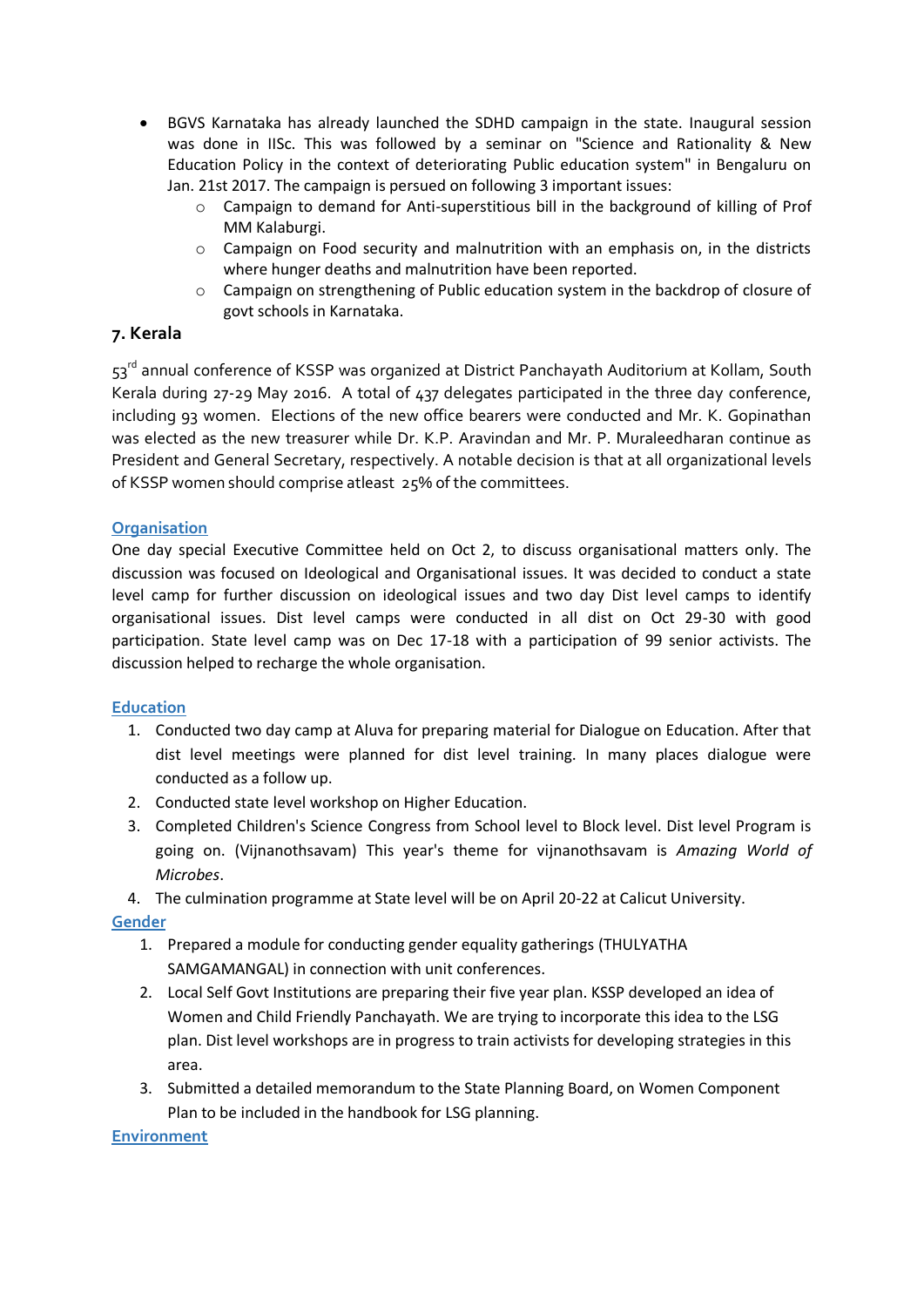- Planned a campaign on Water Security for which envisaged to set up Panchayath Level Environment Committees.
- Zonal level trainings were conducted at three places.
- In many districts this campaign is gearing up.

#### **SDHD**

- State level Inauguration was held at Kasargod Dist in which CR, TG and AIPSN joint secretary Sreesankar participated.
- Five day lecture series on *India is My Country; Hopes and Reality*.

# Topics were

- a. Secularism- HAMEED Chennamangaloor
- b. Sovereignty- Dr. Sebastian Paul
- c. Democracy- Dr. Michel Tharakan
- d. Socialism KT Kunhikannan
- e. India is my Country; Hopes and Reality- Dr. KN Ganesh

Palakkad Dist conducted interstate Children's Science Festival collaborating with TNSF Coimbatore.

# **Youth**

- SCRIBES Science Cultural Festival -3 Joyous days of learning through togetherness FEB-10, 11, 12 at MALAPPURAM
	- $\checkmark$  50 Campuses
	- $\checkmark$  2000 Students
	- $\checkmark$  Collaborative Leadership by students
	- $\checkmark$  Kerala @ 60: Youth Perspectives
	- "SaLoSa" A film festival for Love Sans Borders/One Love for All
	- $\checkmark$  "The Female and the Land": Photo-Drawing exhibits
	- $\checkmark$  "Night of Music"
	- $\checkmark$  Theatre FestivalGender-Neutral Football Matches

#### **Kalajatha**

In memory of the Declaration by Sree Narayana Guru on caste, Russian Revolution, Sahodaran Ayyappan's Panthybhojanam, formations of Kerala's first Communist government, Formation of Kerala Sasthra Sahithya Samithy, KSSP decided to celebrate this year as *year of renaissance*. This year's Kalajatha is a launching programme for the same. A detailed programme will be chalked out in the 54th Annual Conference. 10 Dists. have completed Kalajatha. In two Dist it is going on. In another two it will be completed before March 4. The kalajatha performance was done in 450 Centres and the book sale is around 80lakh as on date.

#### **Dalit issues**

We have conducted a seminar on Dalit issues which was indented to develop an understanding internally within the organisation. The papers discussed at the seminar include:

- Science of Casteism
- Situation of Dalit in India; Past and Present
- The issue of Identity and Identify Politics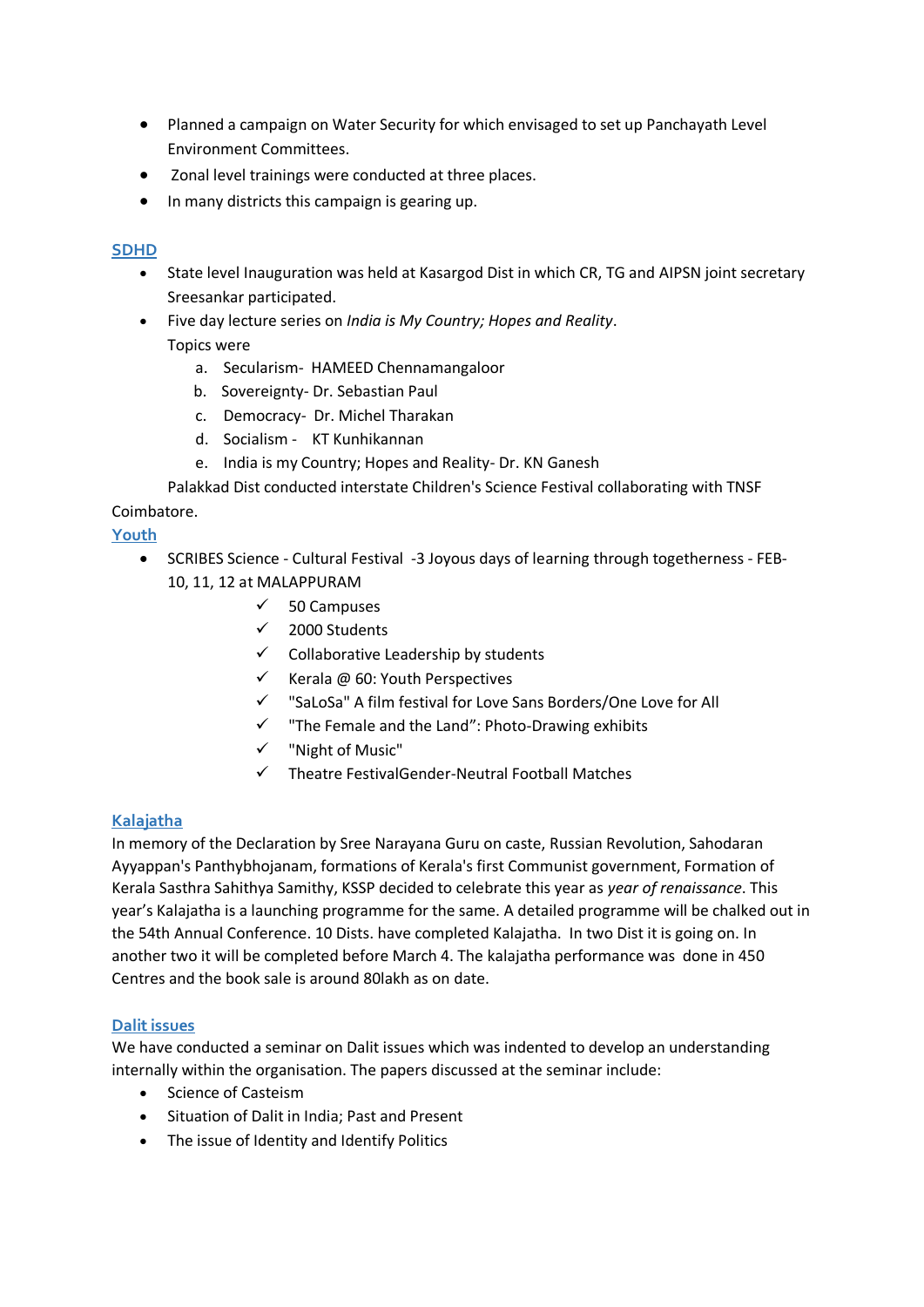# **8. Madhya Pradesh**

#### **Sabka Desh, Hamara Desh Campaign**

- State level launching and Press meet on 07th Nov. 2016
- A series of dialogue on Human rights and Child rights (20th Nov. International Children's day to 10th Dec. Human Rights day) was organized in district to panchayats during the period. The key issues of the dialogue and recommendation were shared with the district and state officials.
- A meeting of all the organization was also successfully done at MPBGVS office on 31st Jan 2017 for the planning of upcoming events and activities of SDHD campaign, where representatives of 13 organisations participated and discussed about the SDHD.

# **Child Rights**

- A State level PadYatra on "Sabko Shiksha Sabko Suraksha" was organized in 17 districts between 15th Sep – 04 Oct. 2016. The pad yatra was conducted on the issues of Education and Security to marginalized community including children and women. The Padyatra culminated in Gandhi Bhavan, Bhopal on 04th Oct with a protest in front of CM House and a memorandum on the issues emerged from the yatra was handed over to the Chief Minister, Education Minister and Chairperson, More than 500 people from PRI, SMC, parents, children and youths participated in the culmination program.
- Two days Paralegal training was held at Bhumariya Panchayat of Khilchipur block of Rajgarh district on January 27-28, 2017. 28 youth Participants were oriented on child rights, child protection, key legal provisions for child protection like JJ act, POCSO, RTE RTI, authorities for children's i.e. Child Line, SJPU, CWC, JJB, NCPCR, SCPCR etc.
- Orientation of ZP/Janpad Panchayat members on CP and education issues was done in connection with the regular meeting of the janpad panchayat. The orientation was held on 16th of March at Janpad panchayat hall. Sarpanch, Secretary and gram rozgar sahayak and other officials such as ADPO, PO, DCPO etc. were present in total 120 participants took part in it. Participants were oriented on the issue of children and their vulnerability, Child marriage and , ICPS with its structure, provisions, stakeholders, grievance redressal authorities, justice system under JJ Act
- Protest was held on 21stof January 2017 at Collector's office. During the discussions held with the youth group and SMCs, it came out that no step has been taken by higher official on the demands raised before. The group decided that they would protest at the collector office. Proposals for works like boundary wall of school, road to panchayat, encroachment of road etc. handed over to the SDM Kamlesh Bhargava and asked to fulfill their demands as soon as possible. 35 participants from the youth group and SMC members went to the protest at Rajgarh on their own conveyance.
- Mass Protest in Bhopal against child molestation in Bairagrh Case on 21 Feb. 2017 at Polytechnic Square near Chief Minister's house. Mass rally and Human chain was the key highlight.
- The orientation of ZP/Janpad Panchayat members on CP and education issues was held on 16th of March and 120 participants took part in it. Participants were oriented on the issue of children and their vulnerability, discussion on Child marriage and natra
- A series of cluster level meetings involving members of community-based structures like SMCs, VCPCs, and Yuva Manchs were held in all clusters during the quarter as an inclusive platform to address issues related to child protection in their villages. In these cluster level meetings, 180 participants of BalManch/YuvaManch/ SMC and VCPC took part.

#### **RTE & Education**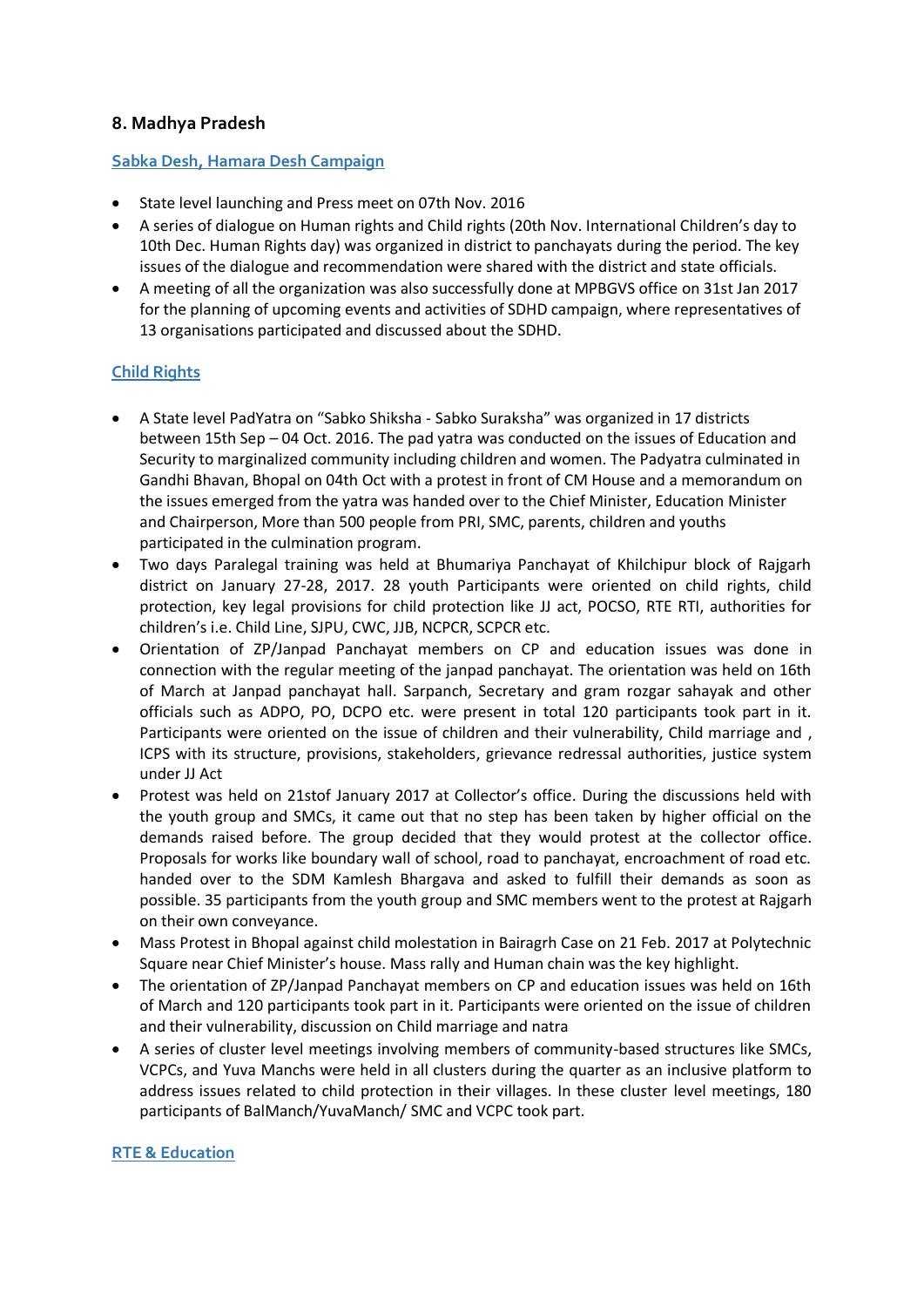- A district level convention of 300 youth was organized in Rajgarh on 20th Dec. Mahasammelan of all SMC members was held in Papdel panchayat of khilchipur. More than 500 SMC members and chairperson raised their voices for children and implementation of RTE. They also formed their federation for strengthening their step toward achieving the motto of RTE in real sense.
- A daylong district level Public Hearing on the issues of RTE act was organized at Ichhawar, on December 29th, 2016 by MPBGVS & National Coalition for Education, New Delhi. People from all the 05 blocks of Sehore district including 300 SMC Chairperson/ Members, Parents, PRI members, SHG Members, Children , and BGVS Volunteers participated. Apart from the jury - Block Education Officer (BEO), Block Resource Centre Coordinator (BRCC), Jan Shikshak (Cluster Academic Coordinators) of Block Ichhawar were also present to answer the questions raised by the participants.
- MPBGVS with National Coalition for Education (NCE), New Delhi conducted a study on "Impact of privatization in RTE in India" in 30 schools of Bhopal, between 03rd – 20th Feb. 2017.. In the study, Principal, Teacher, Parents and children were interviewed on the key entitlements of RTE in all 30 govt. and private schools. The report of the study was prepared.
- BalRang Utsav was celebrated in Dhaba village of sehore district on 8th Feb. More than 150 children were present in program. Children Sings songs, draw paintings, played natak on different themes, some art and craft work were displayed by children etc.

# **Youth**

- 3 days training on perspective development was organized at BGVS office Bhopal. 35 Participants who participated were members of Yuva Manch, SMC, and VCPC. In the training they were oriented on the issues of youth nowadays, Major factors responsible for today's sorry affairs, Constitution, constitutional values and Democracy, Gender and social justice etc. C. Ramakrishnan and Asha Mishra from BGVS were also present in training
- 23 March was celebrated in most of the district as a jansabha and discussion on Youth as change icon. Sehore organized a paricharcha with youth and rememberd Bhagat Singh while Rajgarh discussed the issues of youth with Yuva manch

# **Other Activities**

- A state level sammelan of Shashar Bharat Prerak was held in Nasrullaganj, Sehore on Feb. 02nd, 2017. More than 2000 Preraks from various districts participated in the Sammelan, Where they discussed about the implementation of sakshar bharat program and its challenges. They also handed over a memorandum in the name of President of India, Prime Minister, HRD Minister and Chief Minister, followed by a rally till SDM office.
- A series of dialogue on women's rights was organized in several districts on the eve women's day. Felicitation of active women and rally in Sehore, discussion on Women and contemporary challenges in Rajgarh, Jansabha
- Day of Photonics was observed in Madhya Pradesh on 21st Oct. 2016 by conducting a workshop and discussion on Light and speed of Light. More than 100 children and 40 teachers participated

# **9. Maharashtra**

 A state level cadre camp was conducted from the 4-6 Nov 2016. 40 delegates from 4 districts participated in the cadre camp. The state EC was held on 5th November.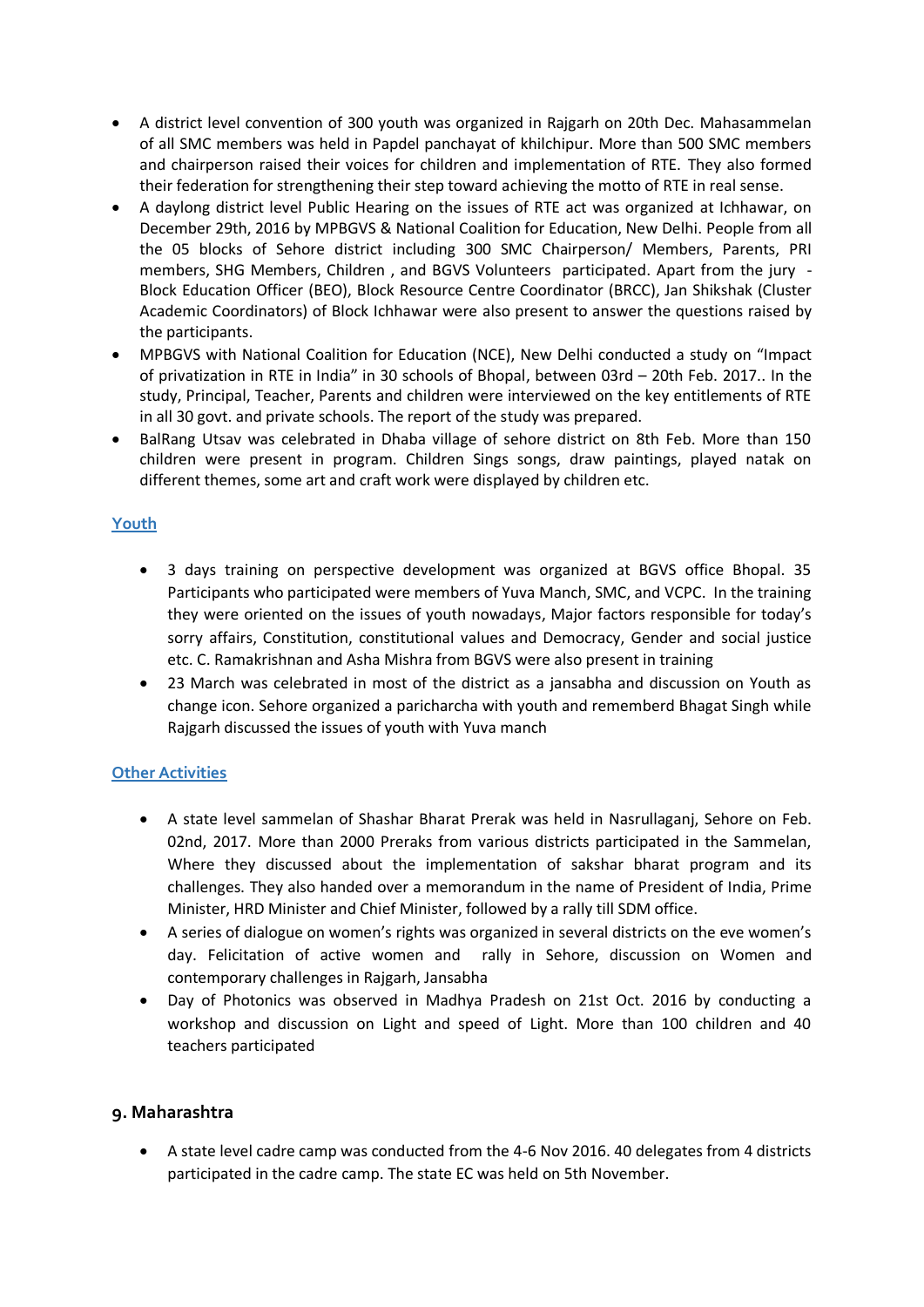- BGVS is collaborating with Indian Institute of Education on women and girl Education
- Extented EC was held on 22nd January. Campaign plans and Plans for IIE collaboration was discussed.
- A new team, which has been part of BGVS since Nasik conference, is emerging in Nashik and other districts of Maharashtra
- Active teachers forum is formed, where teachers discuss ways and activities of teaching learning

#### **10. Odisha**

#### Sabka Desh Hamara Desh

- A state level workshop and launch of the 'SabkaDeshHamaraDesh' campaign was organized at Red cross bhaban on  $7<sup>th</sup>$  November in which the district coordinators and EC members participated. The workshop was inaugurated by Prof Birendra Nayak and Sudhir Pattayank, Dr UC Nayak, Dr Aurobind Behera , Debendra Sutara and OJPM participated. 45 participants attended the program and a detail plan was made for the Campaign
- As the follow-up the of the state level workshop, a District level program was organized at Telengapentha of Cuttack. 40 participants from women group, PRI members and Teachers participated in the program. Usharani Behera from state center participated in the program which was coordinated by Pradeep K Das, district coordinator, Cuttack .

#### Health Rights

- The horrifying fire-breakout in Sum Hospital that led to tragic death of 21 patients under treatment, injury and harassment to many, has reflected the condition of safety and security in Hospitals in Odisha. There were gross violations of safety standards and criminal negligence by Sum Hospital Authorities.. In this context, we organized a Press meet & Consultation discussion on 21st October, 2016 at Red Cross Bhavan (Mini-Conference Hall) on 'Citizens' Role to Protect Health Rights'.
- BGVS in collaboration with Prayasa organized a state level public hearing, Focusing on Access to Medicines and Essential Health service, was held on 27th November 2016. 20 case study's on deniel of health/treatment was presented. Jury members like Dr Mira Siba from Delhi, Dr Nareandra Gupta from Rajastan and Dr Aurobinda Behera participated in the Hearing along with nearly 80 representatives from Govt and CSO groups .
- In Jajpur at Bramabard Collage, a program, in which more than 200 Students participated, was organized in collaboration with the Bramabarada collage. Usharani behera from state center participated in the program

#### **Publication**

On 25.11.16 a set of 5 Children books on Science communication was released at state center by Dr Asit Mohanty, Eminent writer and Chief Editor of Ama Odisha, Dr UC Nayak, writer and Dr Chittaranjan Mishra, Scientist. 30 children and writers were present at the seminar. Books were translated and books worth 3.5 Lakhs have been sent to 400 schools.

#### Science and Reason

A seminar on Science and reason was organized on 25.03.17 at Vanivihar at Faculty club in which 35 participants from different departments are participated in the seminar,which address in the topic by DrSabachiChhatarji and Asha Mishra from BGVS Delhi, Coordinated by MrsUsharanibehera, Executive committee member AIPSN.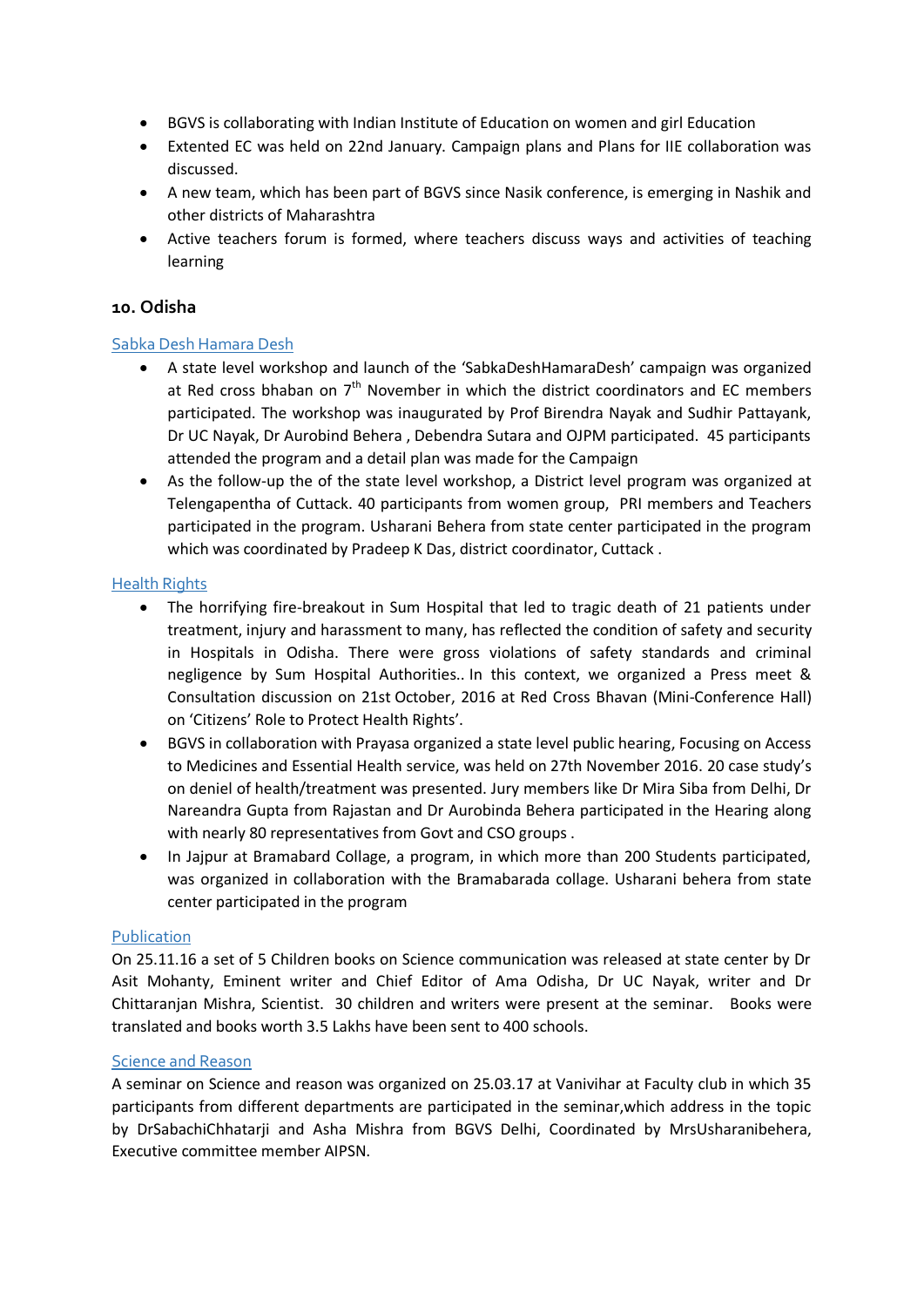#### Child Rights

A state Convention on Ending Violence against children was organized in partnership with Child rights net works from  $15^{th} - 17^{th}$  December 2016 in which 300 SMC Members , Child Cabinets , Dept officials from 30 districts , Dr Kashinath Chatterjee General secretary, participating as Key resource person, spoke on the Issues Addressing Corporal punishments and Democratizing Schools .

# **11. Rajastan**

#### **Organizational**

- $\bullet$  The State conference of BGVS, Rajasthan was held on 19<sup>th</sup> June at the BGVS office in Jaipur. Mr Pramod Gouri, Joint Secretary of BGVS represented the National Center in the meeting which was attended by nearly 20 delegates.
- A Chintan Shivir was conducted the previous day, and a discussion was conducted on how to revive the mass movement in Rajasthan. The conference decided to take steps to make a list of persons who might join us, to get 2-3 teachers from each village onboard, to engage in and conduct Jan Siksha Sabhas, to revive mass mobilization and to publish an Information Bulletin periodically

#### Samata

- Organized vocational (tailoring) skill development of Samta members in Jaipur. 42 adolescent girls and women participated in 45 days training on tailoring
- Organized Workshop on Concept of Social Justice as per Indian Constitution of India at Jaipur; where representatives of different social organizations took part

#### Scientific Temper & Constitutional values

- Organized lecture on Budh Pargaman at Jaipur
- A programme on Science Communication was organized among adolescent girls to develop scientific outlooks in them
- Meetings, poster exhibitions, etc were organized to mark the Martyr's day (23 March 2017) of Bhagat Singh, Sukhdeo and Rajguru
- Photonic Programme : Activities conducted under Photonic Programme included school contacts and organize planning meetings and lecture sessions. Under this programme, lecture, quiz and film exhibitions on photonics issue were organized at Mahavir School in Jaipur city. About 100 students and 16 other persons participated in the programme. Vigyan Prasar, New Delhi provided financial support for organizing this programme.

#### Education

- Organized debate and discussion on the report of Subramaniam Committee on New Education Policy, 2009
- Organized debate and discussion on the document published by MHRD, GOI, New Delhi entitled Some Inputs of New Education Policy, 2009 and suggestions sent the Ministry
- Organized meetings time to time to review the test books of Rajasthan state up to class VIII
- Organized Workshops on Scientific Outlooks against Superstition with social workers and school students
- Under Vigyan Prasar, New Delhi sponsored Bal Vigyan Mela for Tribal Children three following activities were conducted:
- Organized State level Workshop in Jaipur city for orientation and designing of work plan. 16 resource persons took part in that Workshop.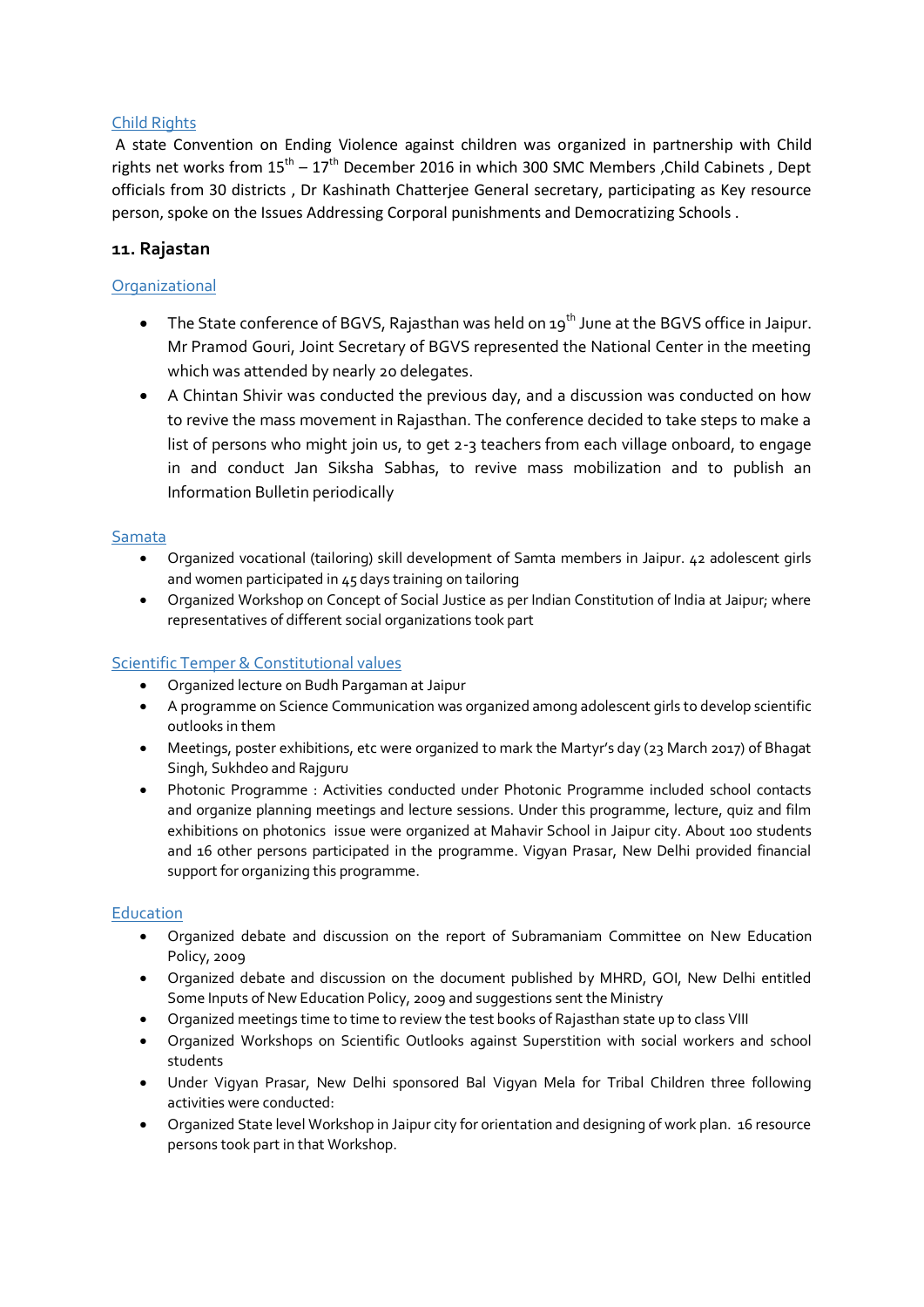- Organized District level Workshop Kelwada Bara ; through which 18 resource persons were trained who later conducted 8 Bal Vigyan Melas among tribal children in different schools
- Eight Bal Vigyan Melas were organized in tribal students dominated schools at shahbad block of Bara district in Rajasthan
- Necessary experimental items for organizing bal vigyan melas were procured from the local market

#### Sabka Desh Hamara Desh

 To create enabling social environment in favour of National Programme Sabka Desh Hamara Desh, several meetings were organized

#### **Culture**

- Organized youth orientation meeting and Culture-Theatre Workshop in course of preparation for participation in National Youth Festival organized in Kolkata
- Actor's Camp was organized in Jaipur for exhibiting the play entitled Udan

# **12. Tamil Nadu**

A Meeting of the office Bearers of TNSF was held in Chennai on  $2^{nd}$  June 2016. Dr Kashinath Chatterjee and Mr. Jai Somanathan from the national center attended this meeting. TNSF works in the area like

- Education
- Science Communication
- Samatha, Health and Social Justice
- Publication
- Development

TNSF has been working on methodology, teaching and curriculum. The activities conducted include working to create 100% enrollment, Activity based learning for children in classes 1-5, involvement in the Sakshar Bharat program in 5 districts, programs in villages on health etc.

# **12. Uttarakhand**

#### Education

- On April 2, 2016, a Seminar on "Continuous and Scientific Education Development was organized in joint collaboration with GVS, Uttarakhand and Doon Science Forum.
- On 8<sup>th</sup> September 2016, a Workshop was organized at Almora, Dehradun to mark the occasion of Internationaal Literacy Day; in which more than 50 persons took part.
- On 14-15 January 2017, a state level Bal Vigyan Mela Preparatory Workshop was organized at Dehradun; wherein 30 participants from 6 Janpads including the resource persons took part.
- On 18-19 January and 20-21 January 2017, Bal Vigyan Melas were organized at Scheduled Tribes Krishak Inter-college, Dehradun; wherein 300 tribal students and 12 resource persons took part
- Literacy Day Was celebrated in few districts
- 3-7 May -5 day writers workshop for children was organised. 120 children of classes 6-10 from 5 schools participated.

Health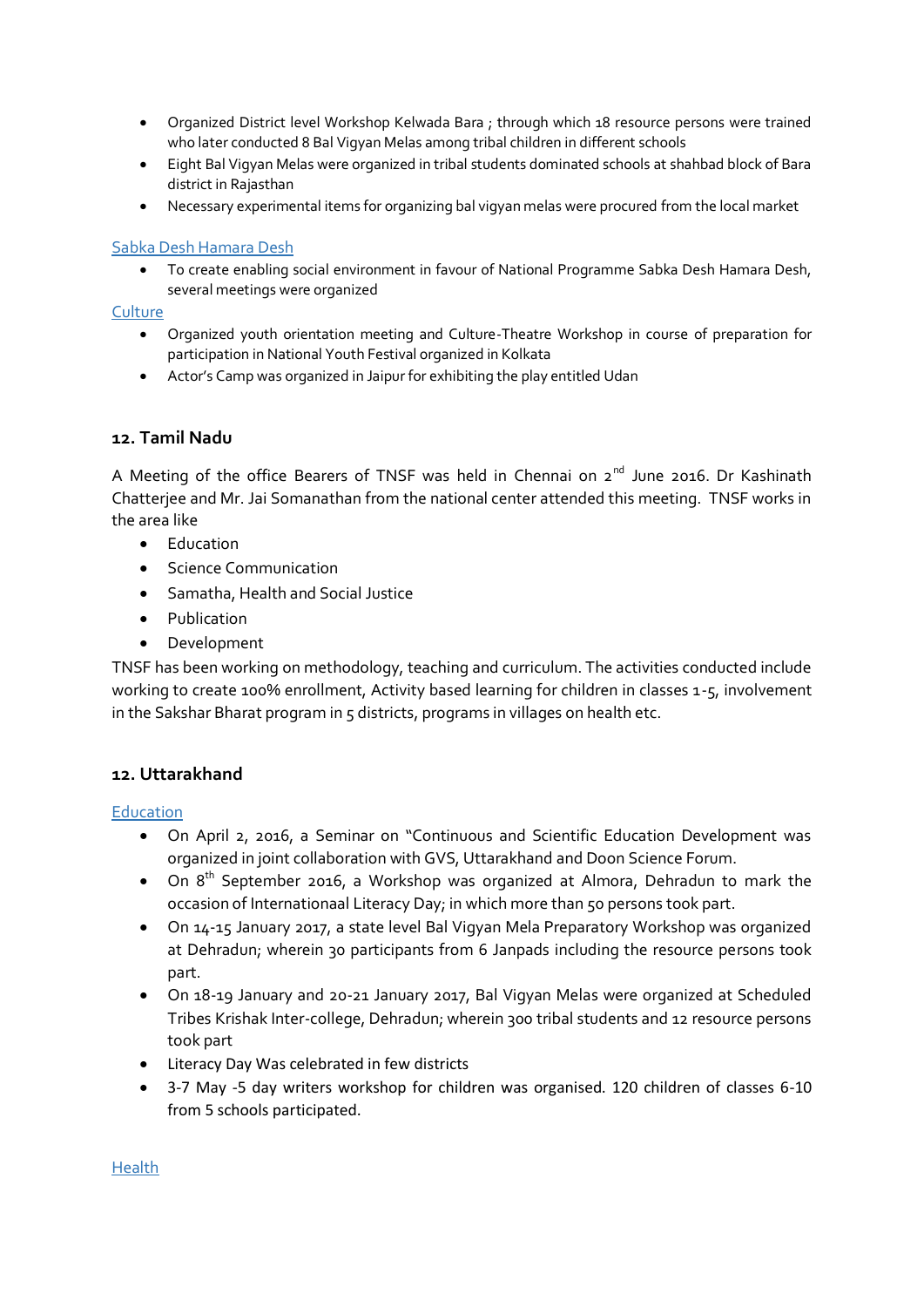- On April 3, 2016, a meeting of the State Coordination Committee of the Jan Swasth Abhiyan, Uttarakhand State was organized
- $\bullet$  On 6<sup>th</sup> May, 2016, a meeting of the Jan Swastha Abhiyan, Kumayu region was organized at Almora, Dehradun.
- On October 25, 2016, a meeting of the State Coordination Committee of the Jan Swasth Abhiyan, Uttarakhand State was organized at Dehradun; in which 25 representatives participated. The meeting decided to conduct series of public hearings on health related issues during whole month of November 2016
- On 21 November, a one day Jansunai and Jansanwad programme was organized under Janswasth Abhiyan at Seminar Hall of Shri Guru Ram Rai PG College, Dehradun to discuss on health related issues; wherein 80 people took part.
- $\bullet$

# Constitutional values

- On November 7, 2016, The Core group Members took part in the sit in demonstration of the members of different organization held at Gandhi Park Dehradun to express solidarity with NDTV which was banned by the Central Government
- On 23<sup>rd</sup> march 2017, a meeting cum exhibition was organized to commemorate Martyr Day of Shaheede Azam Bhagat Singh.

#### SDHD

- On December 7, 2016, an event was organized at Dehradun to find out modalities for the National Programme on Sabka Desh Hamara Desh
- On November 7, 2016, a meeting of the Core Group members of the GVS Uttarakhand was organized to find out modalities for successful implementation of the National Programme entitled " Sabka Desh Hamara Desh".

#### **Organizational**

 On October 17, a Gram Panchayat Level meeting of the members of the organization was organized at village Bhorpur, Haridwar; in which discussions were held on how to create waves of people's science movement in the area

#### Gender

 On March 8, 2017, International Women's Day meetings were organized at different Janpads of Almora, Dehradun and Nainital along with release of -'Aaas' Magazine

#### **13. Uttar Pradesh**

#### **Organizational**

 Delegates from UP participate in national level meetings and some programs keep happening on the ground in UP. But we have not so far been successful in conducting a State Conference in UP

#### Continuous Education

- 100 women Silai schools in 100 villages of 7 districts from community support.
- 470 girls were imparted 6 months silai school course from these schools in the year 2016.

#### **Education**

 2 GVV, which were opened during gyan vigyan shiksha abhiyan campaign are now converted in Gyan Vigyan Adhyyan Kendra in Moradabad. These Kendra / centre are